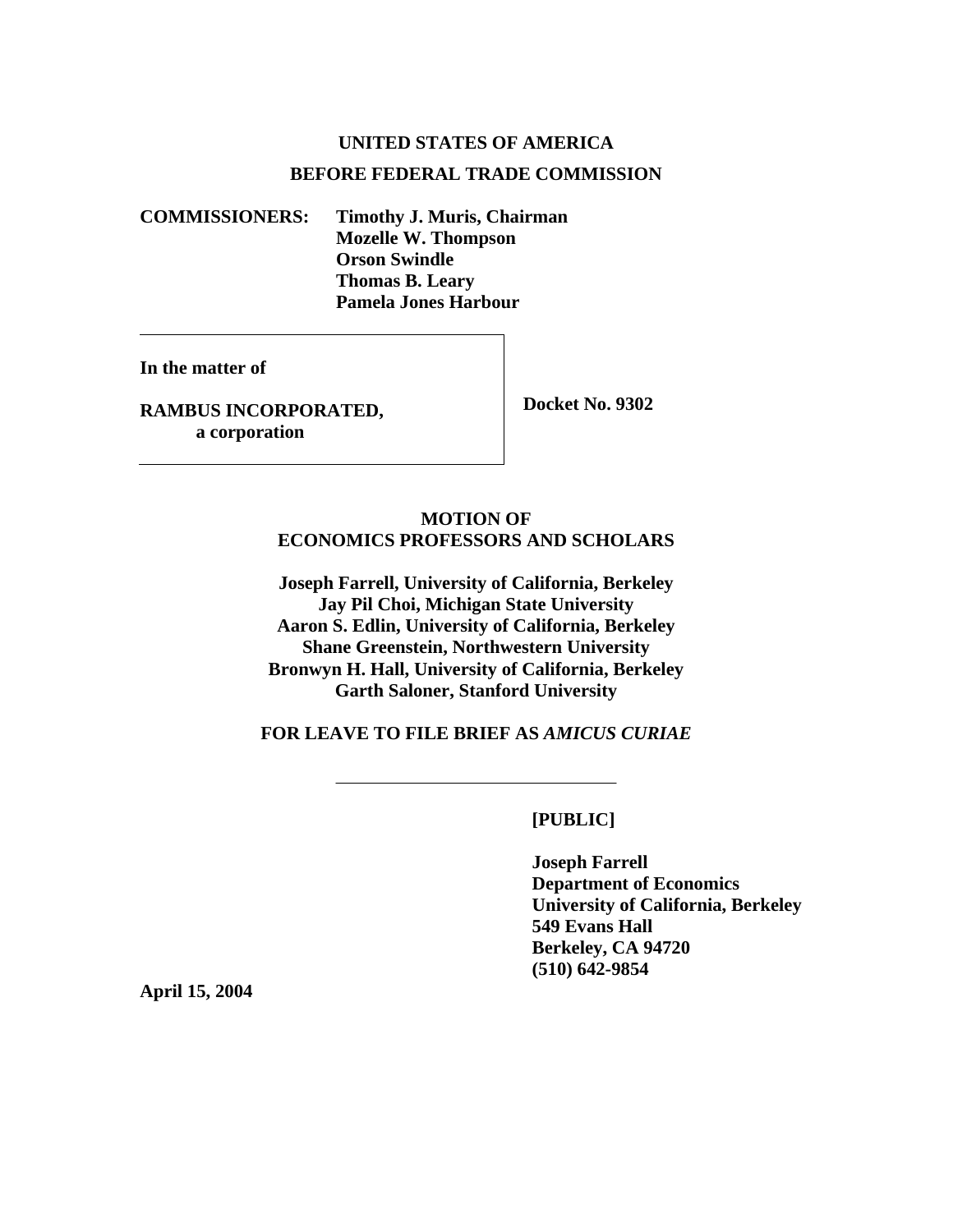Pursuant to 16 C.F.R. § 3.52(j), Joseph Farrell, Jay Pil Choi, Aaron S. Edlin, Shane Greenstein, Bronwyn H. Hall, and Garth Saloner (collectively "Amici"), respectfully move for leave to file an *amicus curiae* brief in this matter.

 The Amici are professors at major universities who have researched and written extensively on the economics of intellectual property, competition policy, and/or compatibility standards.<sup>1</sup> This submission describes what the Amici believe are consensus views on some economic questions that arise in connection with the alleged concealment by Rambus of patents and/or patent applications in the dynamic random access memories (DRAM) industry.

 When the intellectual property system works efficiently, it interacts with market mechanisms to ensure that an inventor receives an economically efficient reward. When a standard is adopted without full knowledge of the intellectual property rights associated with it, however, the inventor may be able to "hold up" users of the standard and demand an excessive royalty payment. Economists recognize that economic hold-up can harm competition and consumers. In an important industry such as DRAM, a key input into modern computers, the economic consequences of hold up could be substantial.

 Standard-setting organizations (SSOs) sometimes adopt disclosure obligations that might mitigate this hold-up concern, specifying for instance that patents that will be essential to compliance with a proposed standard must be disclosed, and perhaps that the owner must agree to license on reasonable and non-discriminatory terms. However,

<sup>1</sup> The Amici do not represent and are not being compensated by either party in this action. The primary author was consulted at an early stage by FTC staff; he has been retained by Counsel for Hynix Semiconductor to draft this brief. Other co-signers are not being compensated in any way by Hynix Semiconductor.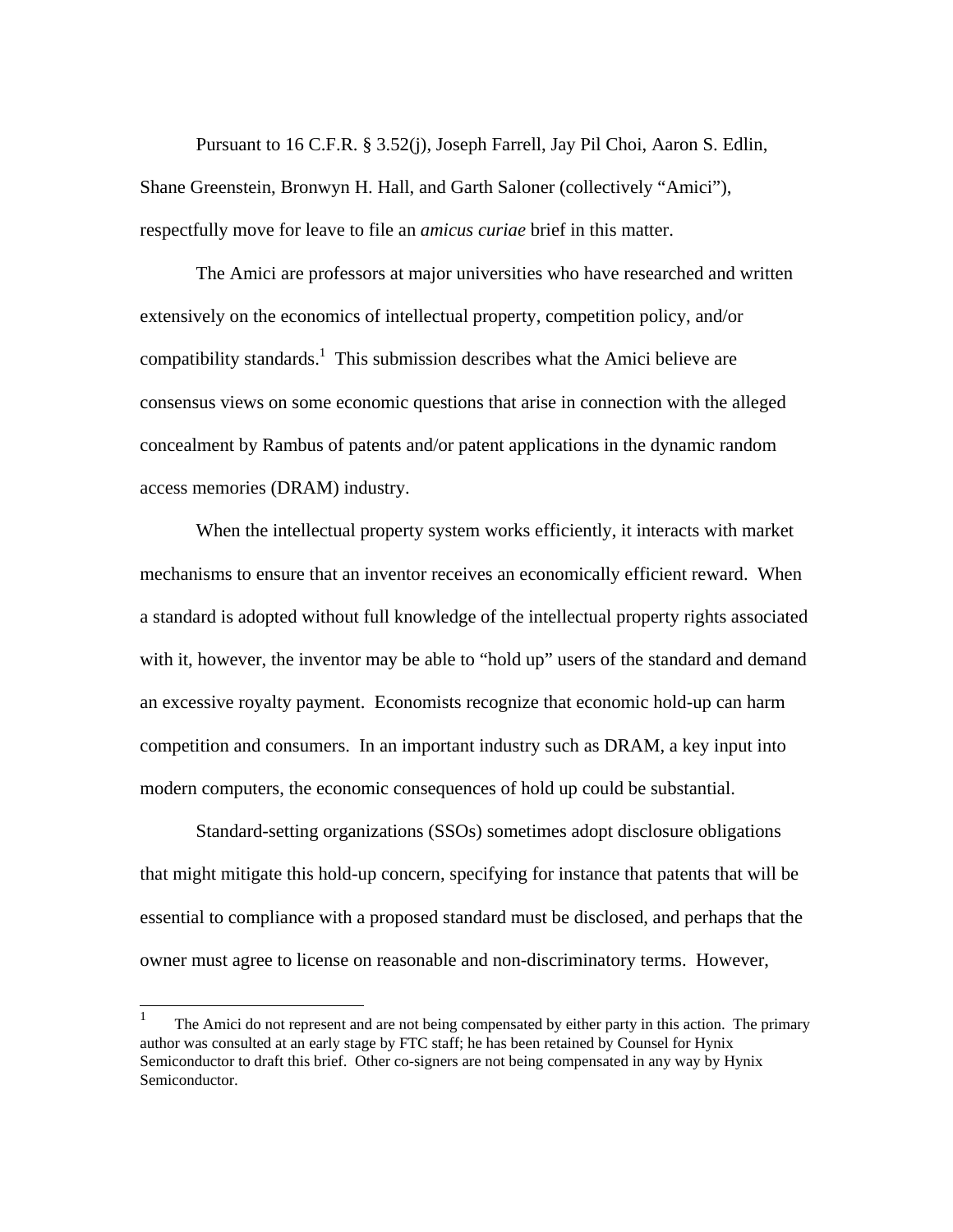economic analysis suggests that SSOs' incentives to craft and enforce such rules may be imperfectly aligned with economic efficiency and the protection of end-users against the effects of patent hold-up. While the Amici do not pretend to offer a general solution to this problem, it seems reasonable at a minimum that where an SSO's rules are ambiguous it is sensible for competition authorities to step in to protect end-users by preventing anticompetitive hold-up from "submarine" behavior that falls in a "gray area" of the  $SSO's rules.<sup>2</sup>$  Because the SSO may not have the right incentives to design and enforce disclosure and licensing rules, one need not condone hold-up that harms end-users simply because an SSO's rules do not plainly prohibit it. Based on the foregoing reasons, the Amici respectfully suggest that the attached brief may assist the Commission in addressing the appeal.

 $\overline{a}$ 

 $2$  Industry participants often express concern about "submarine patents." A recent FTC Report describes the issue as follows. "The basic scenario is that a patent applicant allows its application to languish in the PTO while watching another company make substantial investments in a technology or product that will infringe the yet-to-be-issued patent. Once the other company's sunk costs are large, the patent applicant obtains the patent, asserts infringement, and 'holds up' the other company, demanding supracompetitive royalties for a license to the 'submarine patent'." Federal Trade Commission (2003), "To Promote Innovation: The Proper Balance of Competition and Patent Law and Policy" at p. 26.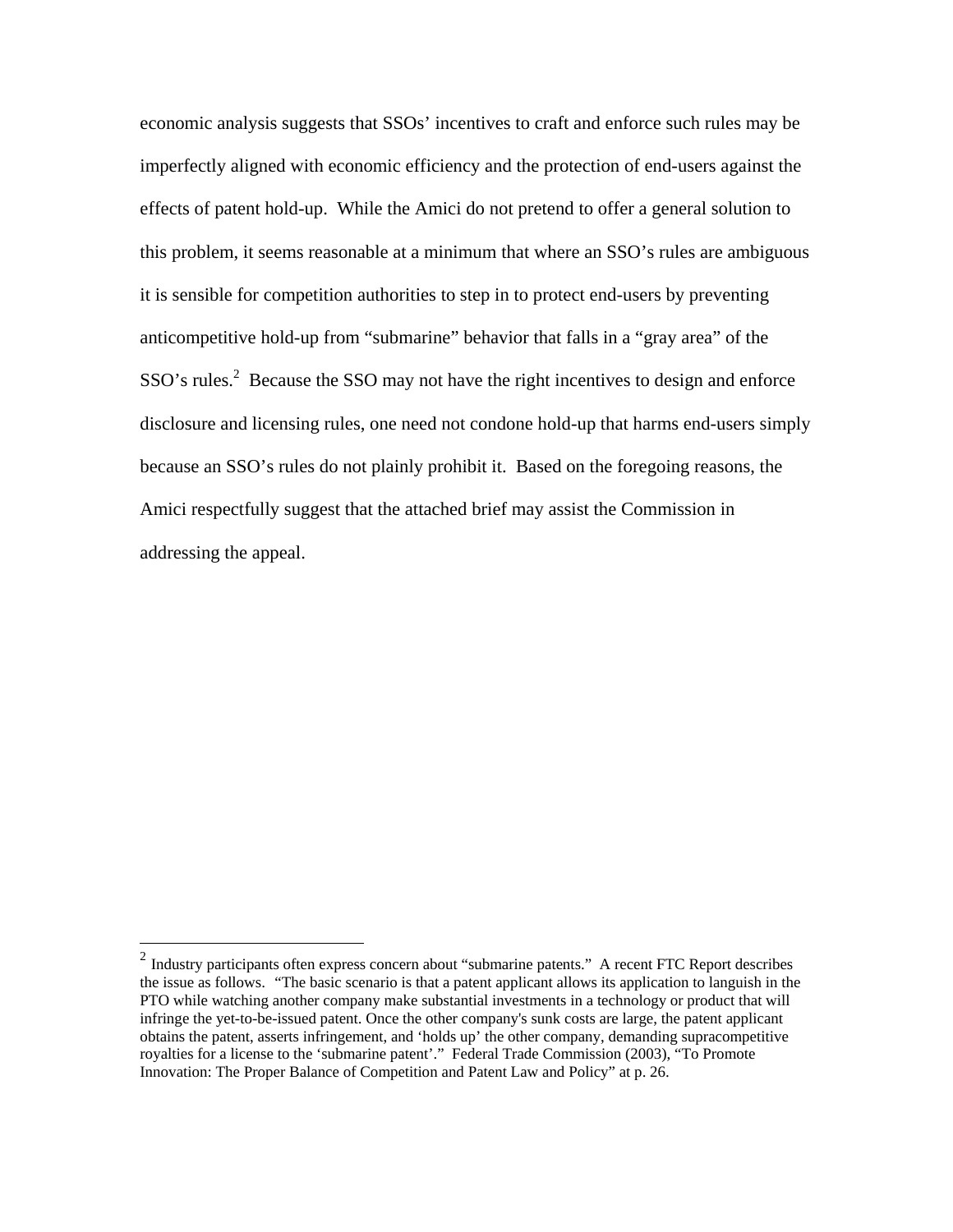WHEREFORE, the proposed *amici curiae* respectfully request that the

Commission grant its motion for leave to file the attached *amicus curiae* brief.

Dated: April 15, 2004 Respectfully submitted,

 Joseph Farrell Department of Economics University of California, Berkeley 549 Evans Hall Berkeley, CA 94720 Phone: (510) 642-9854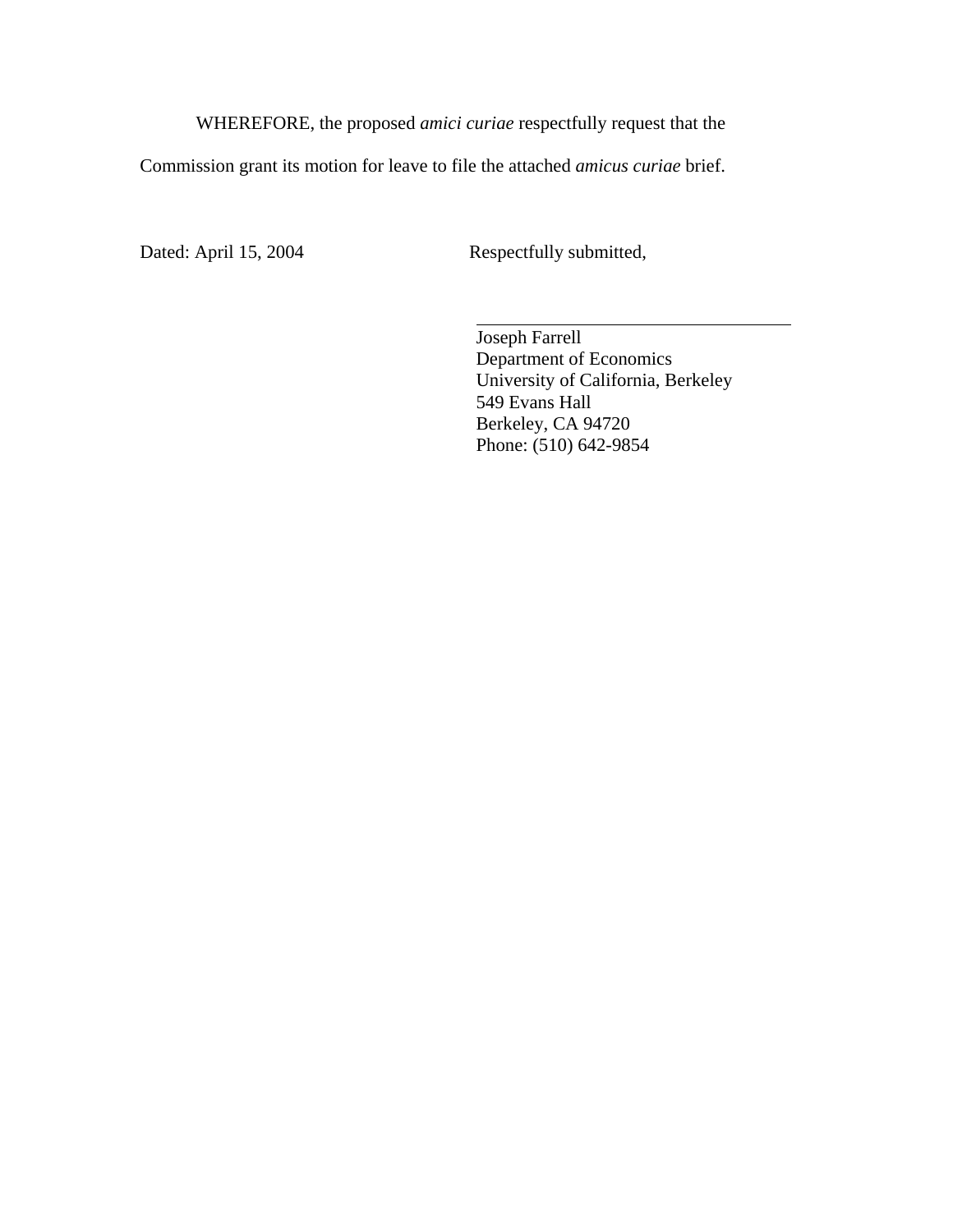## **CERTIFICATE OF SERVICE**

 I hereby certify that on April 16, 2004, I served a true and correct copy of the MOTION FOR LEAVE TO FILE *AMICUS CURIAE* BRIEF and the accompanying BRIEF OF *AMICUS CURIAE* of the Economics Professors and Scholars, as set forth below:

David T. Beddow, Esq.

*Original and 12 copies by hand delivery, as well as an electronic version, which is a true and correct copy of the paper original, to:* 

 $\overline{\phantom{a}}$  , which is a set of the set of the set of the set of the set of the set of the set of the set of the set of the set of the set of the set of the set of the set of the set of the set of the set of the set of th

Office of the Secretary Federal Trade Commission – Room H-159 600 Pennsylvania Avenue, NW Washington, DC 20580

*One copy by hand delivery to:* 

Stephen J. McGuire Chief Administrative Law Judge Federal Trade Commission – Room H-112 600 Pennsylvania Avenue, NW Washington, DC 20580

Richard Dagen, Esq. Assistant Director, Bureau of Competition Federal Trade Commission 601 New Jersey Avenue, NW Washington, DC 20001

Geoffrey Oliver, Esq. Bureau of Competition Federal Trade Commission 601 New Jersey Avenue, NW Washington, DC 20001

A. Douglas Melamed, Esq. Wilmer, Cutler & Pickering 2445 M Street, NW Washington, DC 20037